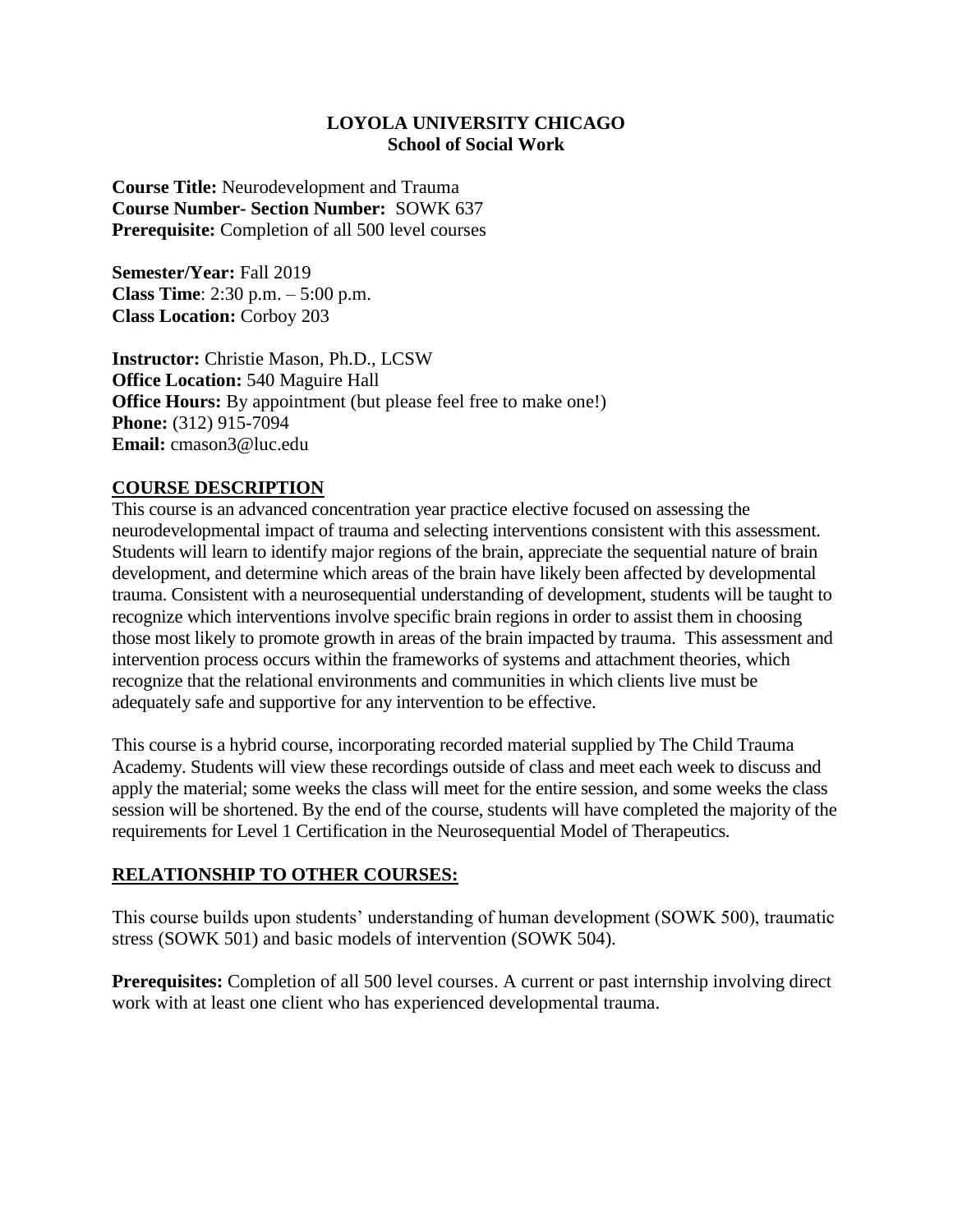# **LEARNING OUTCOMES: (EPAS/PB)**

Through class discussions and assignments, students are expected to demonstrate mastery of the following objectives all of which are at the advanced level. At the conclusion of this course, each student shall demonstrate competency to:

### **Competency 7: Assess individuals, families, groups, organizations and communities PB**

- **–** collect and organize data, and apply critical thinking to interpret information from clients and constituencies;
- **–** apply knowledge of human behavior and the social environment, person-inenvironment, and other multidisciplinary theoretical frameworks in the analysis of assessment data from clients and constituencies
- **–** develop mutually agreed-on intervention goals and objectives based on the critical assessment of strengths, needs, and challenges within clients and constituencies; and
- **–** select appropriate intervention strategies based on the assessment, research knowledge, and values and preferences of clients and constituencies

### **Assignments: Typical metrics, Fidelity exercise, Case abstract with metric and treatment plan**

### **Competency 8: Intervene with individuals, families, groups, organizations, and communities**

# **PB**

- critically choose and implement interventions to achieve practice goals and enhance capacities of clients and constituencies;
- apply knowledge of human behavior and the social environment, person-inenvironment, and other multidisciplinary theoretical frameworks in interventions with clients and constituencies;
- use inter-professional collaboration as appropriate to achieve beneficial practice outcomes;
- **–** -negotiate, mediate, and advocate with and on behalf of diverse clients and constituencies; and
- **–** facilitate effective transitions and endings that advance mutually agreed-on goals. **Assignments: Case abstract with metric and treatment plan**

# **COURSE STRUCTURE/TEACHING METHODLOGY**

The course will primarily consist of readings, recorded lectures and case discussions, class discussion, and individual assignments. Case examples and discussion of those cases, along with application of key concepts from readings as they apply to the cases will also be utilized as a learning tool.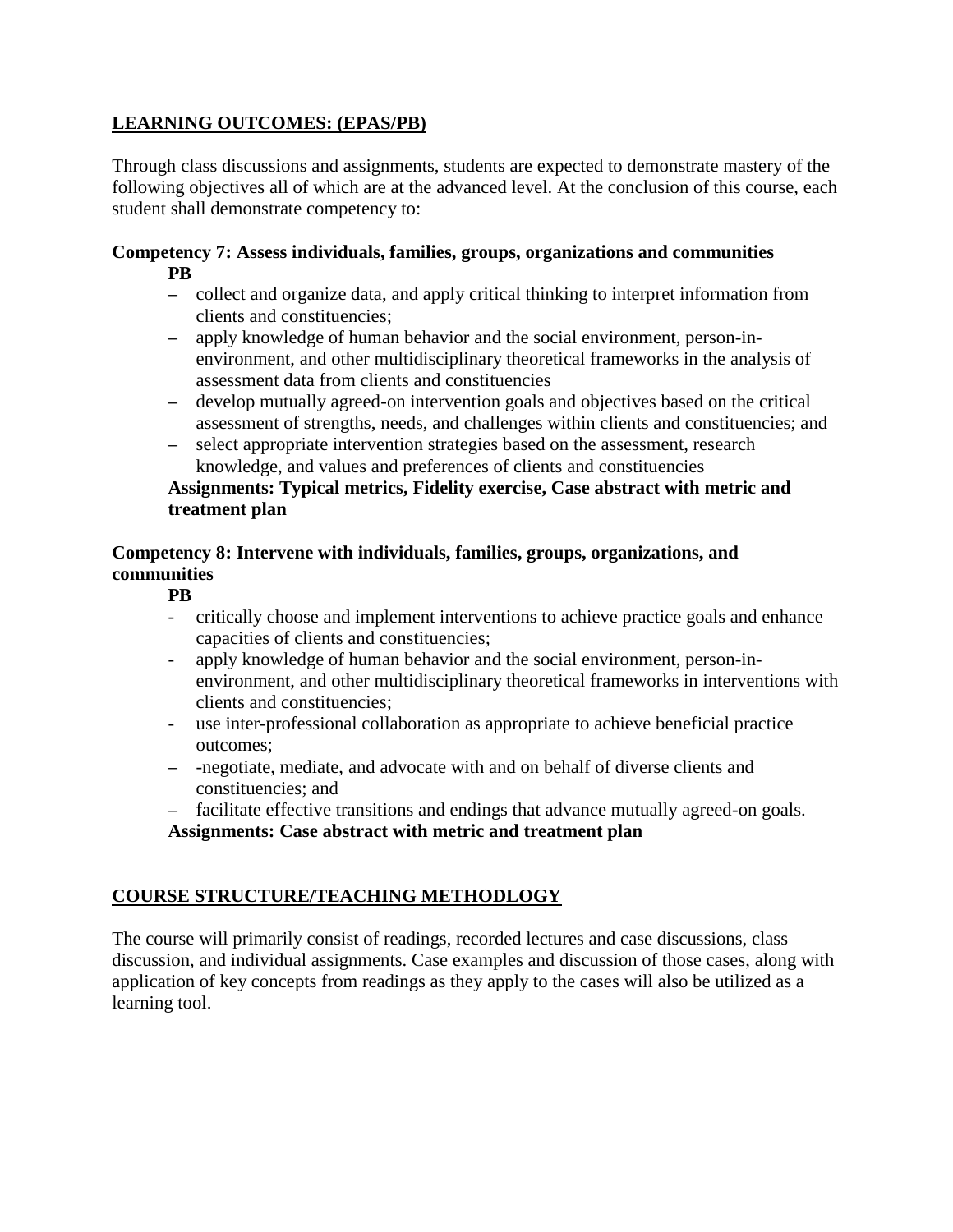# **EXPECTATIONS AND RESOURCES FOR STUDENTS**

Each student is expected to read and be familiar with the student handbook and refer to that document with any class concerns. The complete document may be found on the School of Social Work website's advising page at [http://www.luc.edu/socialwork/academics/mswadvising.shtml.](http://www.luc.edu/socialwork/academics/mswadvising.shtml)

The syllabus is a document that provides the framework, schedule, and Course Content/ Mutual Expectations of students and instructors for the course. However, it is important to recognize that unforeseen circumstances lead to changes in assignments, reading, and assignment due dates, some aspects of the course may change. Any modifications/ updates / edits in the syllabus will be sent to students via Emails/ Blackboard if the syllabus is revised. As a result, it is each student's responsibility to check his or her LUC e-mail, mail folders, and the Black Board website regularly and at multiple times during each week through the semester.

#### **Instructor Availability**

The best way to reach me is by email at  $\frac{\text{cmason3@luc.edu.}}{\text{coul.edu.}}$  I will respond to your email within 24 hours during the week and 48 hours on the weekend. I also have office hours by appointment.

#### **Students with Special Needs**

Students with special needs or difficulties in learning and completing courses assignments are strongly encouraged to notify instructors as soon as possible so that appropriate resources and accommodations can be provided.

Within the first week of class, students with documented disabilities should submit the letter from the Services for Students with Disabilities Office and discuss any accommodations recommended via email/ in person/ on the phone. If students do not have documentation for their disabilities, they should contact the Services for Students with Disabilities Office (773-508- 3700 and SSWD@luc.edu) as soon as possible. Students are to note that accommodations beyond those documented may be provided at the discretion of the instructor.

Students should refer to the Student Handbook or contact the Learning Assistance Center regarding students' rights and available resources pertaining to assistance with special needs or disabilities.

### **Resources for Writing**

The Writing Center, Loyola University Chicago, is available to help writers develop and clarify ideas and work on specific issues such as punctuation, grammar, documentation, and sentence structure. Students are encouraged to visit the Writing Center website at <http://www.luc.edu/writing/home/> for additional information. Services are available at both WTC & LSC. Resources for APA: Purdue Owl website/

### **Respect for Diversity**

Guided by the NASW Code of Ethics and the mission of the University, the School of Social Work is committed to the recognition and respect for variations in racial, ethnic, and cultural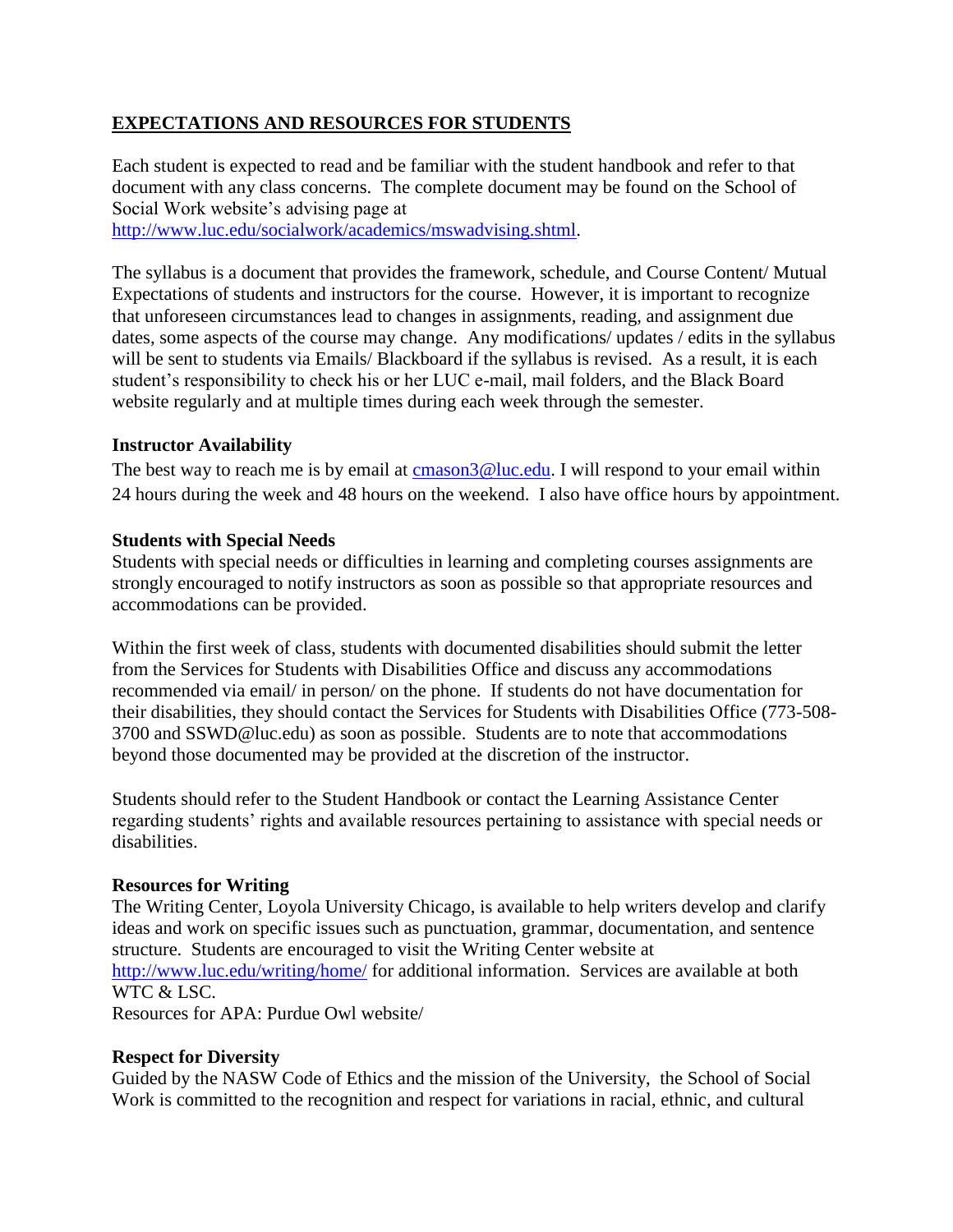backgrounds and in class, gender, age, physical and mental ability, religion, sexual orientation, gender identity and gender expression. The School values ethnically sensitive and culturally competent social work education and practice. I will uphold the ethical standards set forth by the profession and the Jesuit ideals of the university.

Students have a shared responsibility for championing social and economic justice for all members of society. This includes a commitment to eliminate personal and institutional discrimination, ensure access to needed resources and opportunities for all persons, especially those who are disadvantaged or disenfranchised. Prejudicial attitudes and discriminatory practices are examined, and students are expected to be respectful of the opinions of others while at the same time striving to attain the ideals of social justice.

The School of Social Work expects that students will demonstrate comparable respect for diversity of their classmates, faculty and clients, and commit to address issues of marginalization, oppression, prejudice and discrimination.

#### **Title IX**

Under Title IX federal law, "no person in the United States shall, on the basis of sex, be excluded from participation in, be denied the benefits of, or be subjected to discrimination under any education program or activity receiving federal financial assistance" (Title IX of the Education Amendments of 1972). It is important for you to know the professor has a mandatory obligation to notify designated University personnel of incidents of gender-based misconduct (sexual assault, dating/domestic violence, stalking, sexual harassment, etc.) that are shared in private or during class discussions. The reason for this is to keep all members of the Loyola community safe, also to ensure you are connected to the resources and reporting options available. Hypothetical scenarios that are discussed do not require any action. Please visit <http://www.luc.edu/hr/titlenine.shtml> for more information regarding the University's response to notifications of gender-based misconduct. If you wish to speak to a confidential resource on campus, please visit<http://www.luc.edu/ccrt/resources/oncampus/> .

#### **Gender Pronouns and Name on Roster**

Addressing one another at all times by using appropriate name and gender pronouns honors and affirms individuals of all gender identities and gender expressions. Misgendering and heteronormative language excludes the experiences of individuals whose identities may not fit the gender binary, and/or who may not identify with the sex they were assigned at birth. Explicit identification of pronouns is increasingly used in professional identification (e.g. conference nametags, Twitter handles, etc). As part of our professionalization and in the spirit of our professional values, during our first class as we introduce ourselves, you may choose to share your name and gender pronouns (e.g., Hello, my name is Sam and my gender pronouns are she/her/hers or Hello, my name is Lou and my gender pronouns are they/them/theirs). If you would only like to introduce yourself by name, without pronouns, that is also completely fine. If you do not wish to be called by the name listed on the roster, please inform the class. The goal is to create an affirming environment for all students with regard to their names and gender pronouns.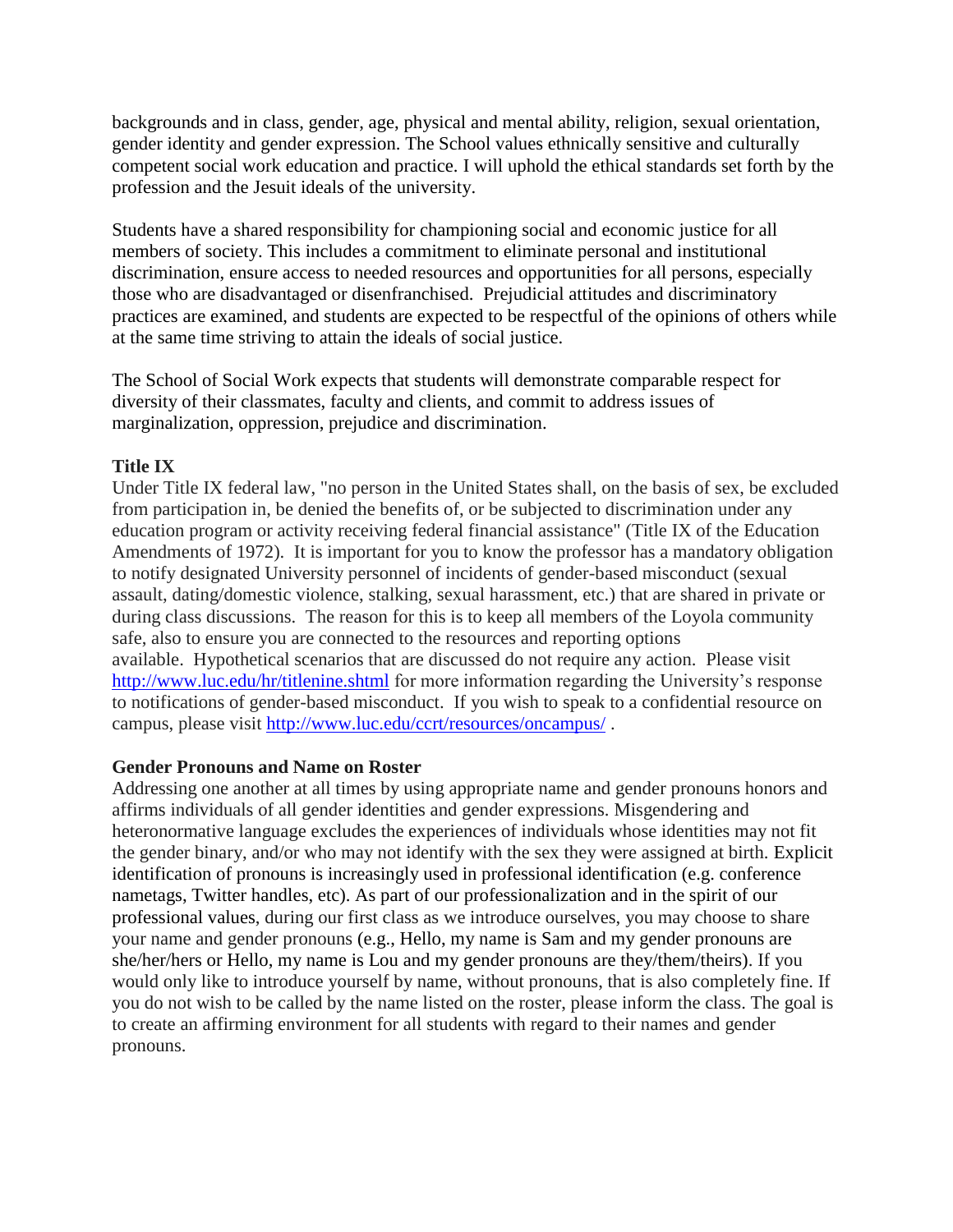#### **Academic Integrity (Refer to Student Handbook)**

Academic integrity is essential to a student's professional development, their ability to serve others, and to the University's mission. Therefore, students are expected to conduct all academic work within the letter and the spirit of the Statement on Academic Honesty of Loyola University Chicago, which is characterized by any action whereby a student misrepresents the ownership of academic work submitted in his or her name. Students who plagiarize risk receiving a failing grade at the instructor's discretion. All students who plagiarize will be referred to the Committee of Student Affairs (CSA) for judicial review. Knowledge of what plagiarism is will help you from inadvertently committing it in your papers.

Plagiarism is a serious ethical violation, the consequences of which can be failure of a specific class and/or expulsion from the school**. Responsibilities of Academic Honesty are detailed in The Graduate Manual of the Loyola University Chicago.** Please read the Graduate Catalog stating the university policy on plagiarism (p.18). The definition of plagiarism is: ""In an instructional setting, plagiarism occurs when a writer deliberately ( or unintentionally) uses someone else's language, ideas, or other original (not common-knowledge) material without acknowledging its source." Source: WPA (n.d.). Defining and Avoiding Plagiarism: The WPA Statement on Best Practices, retrieved from [http://wpacouncil.org/files/wpa-plagiarism](http://wpacouncil.org/files/wpa-plagiarism-statement.pdf)[statement.pdf](http://wpacouncil.org/files/wpa-plagiarism-statement.pdf)

For additional information on plagiarism, read<http://www.plagiarism.org/>

This commitment ensures that a student of the School of Social Work will neither knowingly give nor receive any inappropriate assistance in academic work, thereby, affirming personal and professional honor and integrity. Students may not use the same assignment content to fulfill different course requirements. If a paper is submitted to a course that is closely related to a paper submitted for another course, it is suggested that the student cite the paper. (Example: paper submitted for SOWK 000, Instructor: Wayne William, Semester: Spring 2012)

### **Recording and Sharing Recordings of Lectures**

Course materials prepared by the instructor, together with the content of all lectures and review sessions presented by the instructor, are the property of the instructor. Video and audio recording of lectures and review sessions without the consent of the instructor is prohibited. At the discretion of the instructor, the student might receive permission for audio taping the lectures, on the condition that these audio tapes are only used as a study aid by the individual enrolled in the course.

### **Attendance and Class Participation**

#### *Social Work Comportment and Class Norms*

Social work practice requires the cultivation of unconditional regard, respect, active listening, and sustained engagement. The classroom is the laboratory which serves to develop these critical clinical skills. The classroom is also seen as a professional community and as such, comes with duties and responsibilities not only between instructor and students, but also between students. In order to support this professional development and establish a learning context which mirrors the practice relationship, the following rules will be enforced: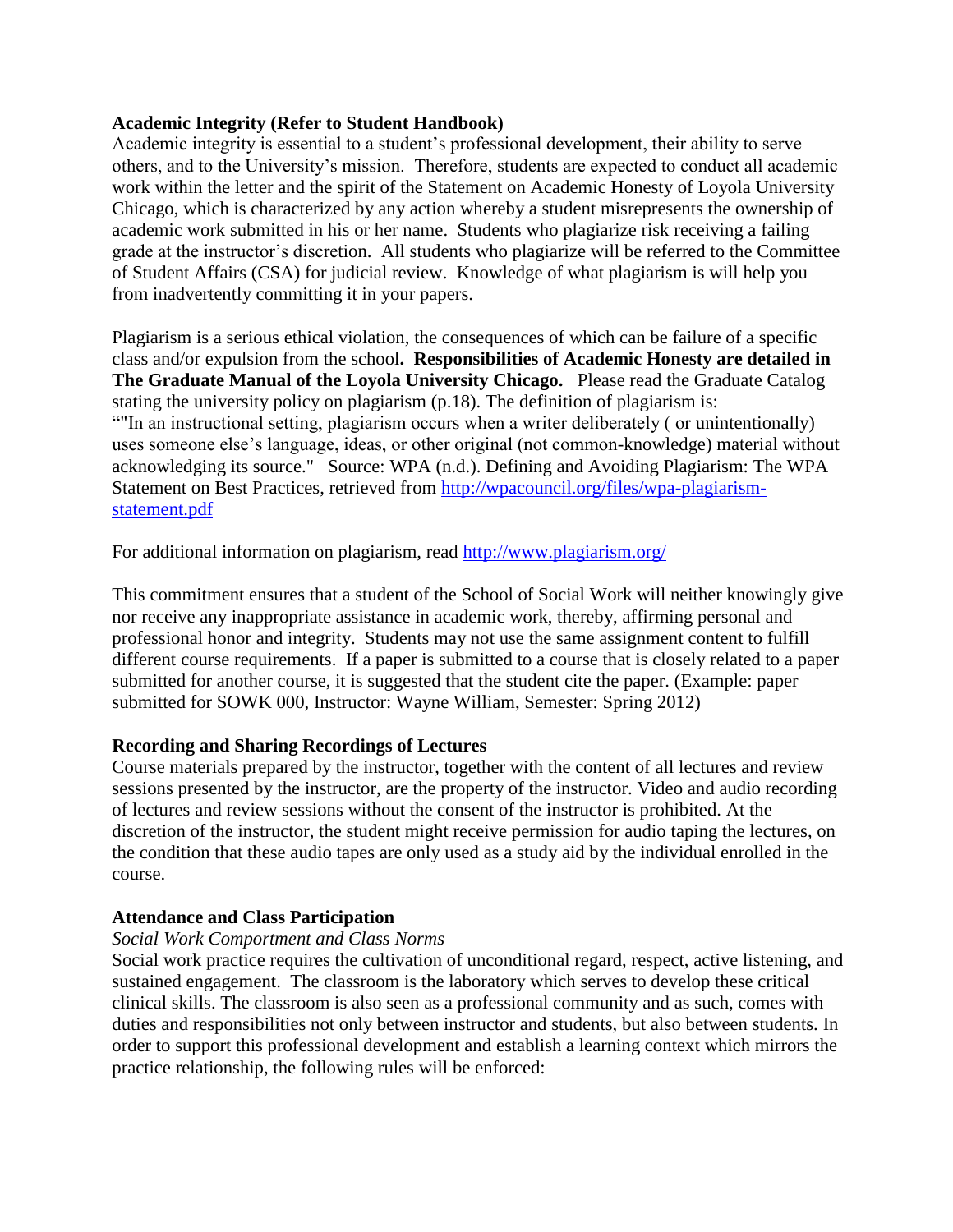- All phones and handheld devices will be silenced prior to class and must remain that way throughout the class. Texting is highly discouraged, though the instructor recognizes that students are adults who are responsible for maintaining focus on their own learning.
- Note-taking by hand is encouraged, unless a laptop is necessary to meet a student's learning needs. Laptops may only be used for legitimate class purposes, such as taking notes in MS Word or PowerPoint. The instructor reserves the right to ban laptops if they impede student engagement and participation, and to deduct participation points if computer use interferes with student engagement.
- Students are expected to display the engagement, respect and active listening skills employed in clinical practice toward their social work colleagues by closing screens during class discussions.
- All papers must be submitted in compliance with the most recent edition of the *Publication Manual of the American Psychological Association* format unless directed otherwise by the instructor.
- Violation of these class norms may result in deduction of participation points from the final class grade, when applicable.

### *Attendance and Participation*

Regular attendance and class participation are major expectations for this course. Class participation is an important requirement since the course will be conducted as a seminar. Learning is dependent upon student involvement. Students are therefore expected to read all assignments prior to class, to participate actively in class discussions of case studies and topics, and to engage in experiential learning activities such as case presentations. Quality of participation and questions, however, is more important than quantity.

The instructor assumes that students must be present to participate. Promptness and attendance, therefore, will be noted by instructor and may be utilized as a deciding factor for the final course grade. If students are unable to attend class for any reason, they are to notify the instructor in advance by phone or email. Such courtesy reflects a professional and mutually respectful attitude towards classmates and the instructor. Students who miss more than three classes will lose all participation points. Absences due to religious holidays may be compensated by completing a brief assignment related to the class material for the day.

#### **Academic Warnings**

Students are responsibility for tracking their progress through each class. As a result, students should identify and resolve any academic difficulty as early as possible. In the event that a student is experiencing academic difficulty, the student will be notified by the instructor in writing (via e-mail) no later than the deadline for early alert according to the LUC Academic calendar at mid-term. Please see the Student Handbook for additional information regarding academic concerns.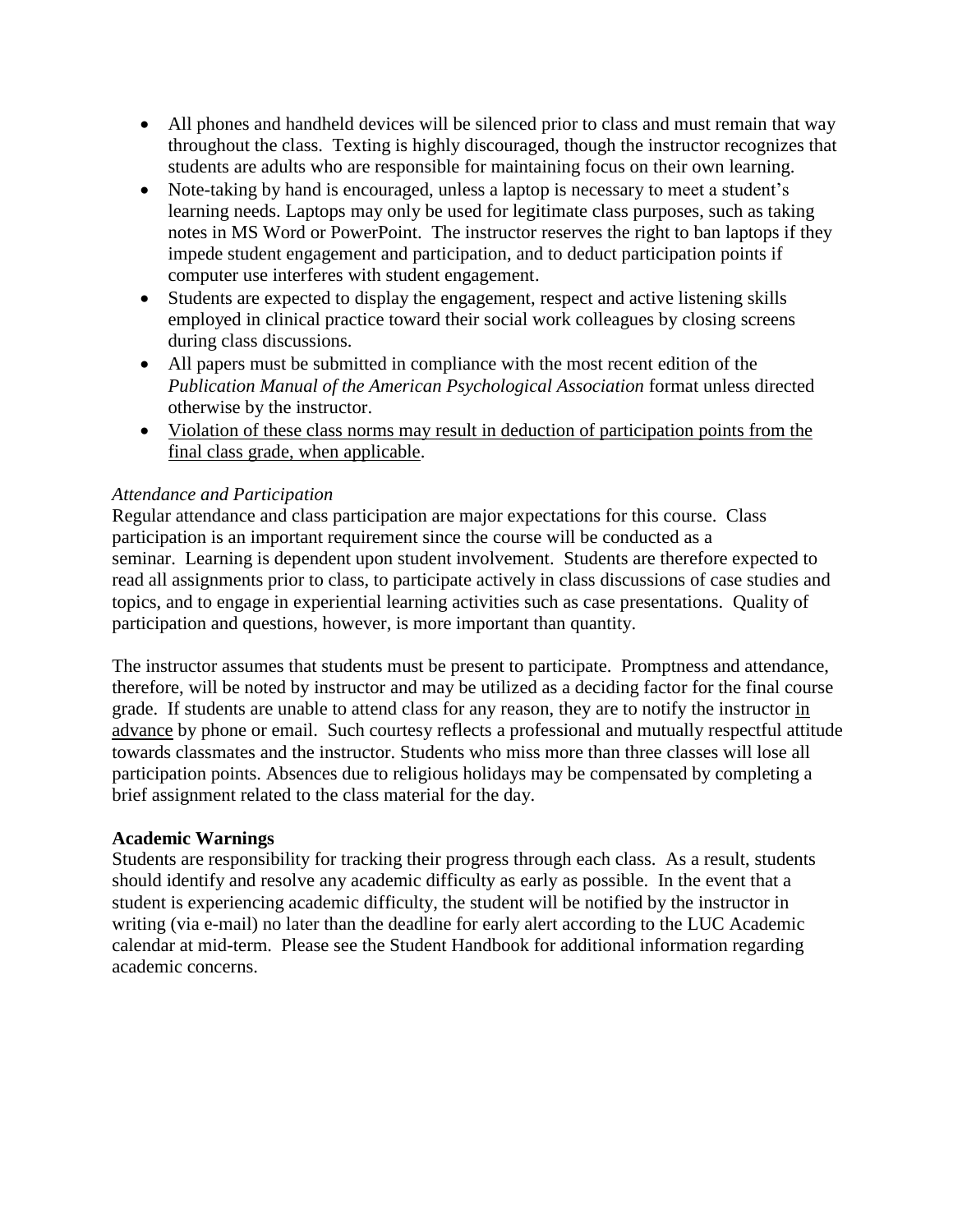### **CRITERIA FOR GRADING**

Grades are based upon criterion-referenced grading. The Description of Assignments section of this document reviews the specific points for each assignment. In general, letter grades are assigned using the criteria below:

 $A = Exceptional work: outstanding: this grade will be assigned to work that shows extensive$ use of the literature as well as wide use of concrete examples from practice and careful attention to use of professional language, good grammar and sentence structure in written products.  $B =$  Fully meets graduate standards: this grade will be assigned to work in which all aspects of assignments are completed satisfactorily, showing a combination of accurate use of theory and principles, and precise descriptions of practice.

 $C =$  Overall performance is unsatisfactory, below graduate standards, although all aspects of assignments were completed.

 $D =$  Overall performance is poor, and the student must retake the course.

 $F =$  Failure: overall quality of work is unsatisfactory, or some aspect of assignments not done. Incomplete grades. A temporary grade of Incomplete may be assigned to a student who, for a reason beyond the student's control, has been unable to complete the required work in a course on time. Students are responsible for requesting an Incomplete from the instructor. A request signed by the student and the faculty member must be on file when grades are submitted. Additionally, for "Incomplete Grades" approval must be granted from not only the Instructor, but also from the BSW (undergraduate) or MSW Program Director (graduate student). The grade will automatically change to an F otherwise.

The cutoffs for grades are as follows:

| $A = 96-100$ ;    | $A = 92-95$ ;   |               |
|-------------------|-----------------|---------------|
| $B+=88-91$ ;      | $B = 84-87$ ;   | $B = 80-83$ ; |
| $C_{+} = 76-79$ ; | $C = 72 - 75$ ; | $C = 68-71$   |
| $D+ = 64-67;$     | $D = 60-63;$    |               |
| $F = 0 - 59$      |                 |               |

# **DESCRIPTION OF ASSIGNMENTS**

All assignments must be submitted prior to/or on the date and time indicated on the course syllabus. All assignments have mandatory due dates. Assignments submitted after those dates may not receive comments from the instructor, but rather just a final grade with an appropriate reduction in grade (one letter grade per week). To receive a passing grade for the course, *all assignments must be completed and submitted*.

Weighting of class assignments is as follows:<br> $10\%$  Class participation

- 10% Class participation<br>25% Typical metrics
- 25% Typical metrics<br>25% Fidelity exercise
- Fidelity exercise with reflection
- 40% Case abstract with metric and treatment plan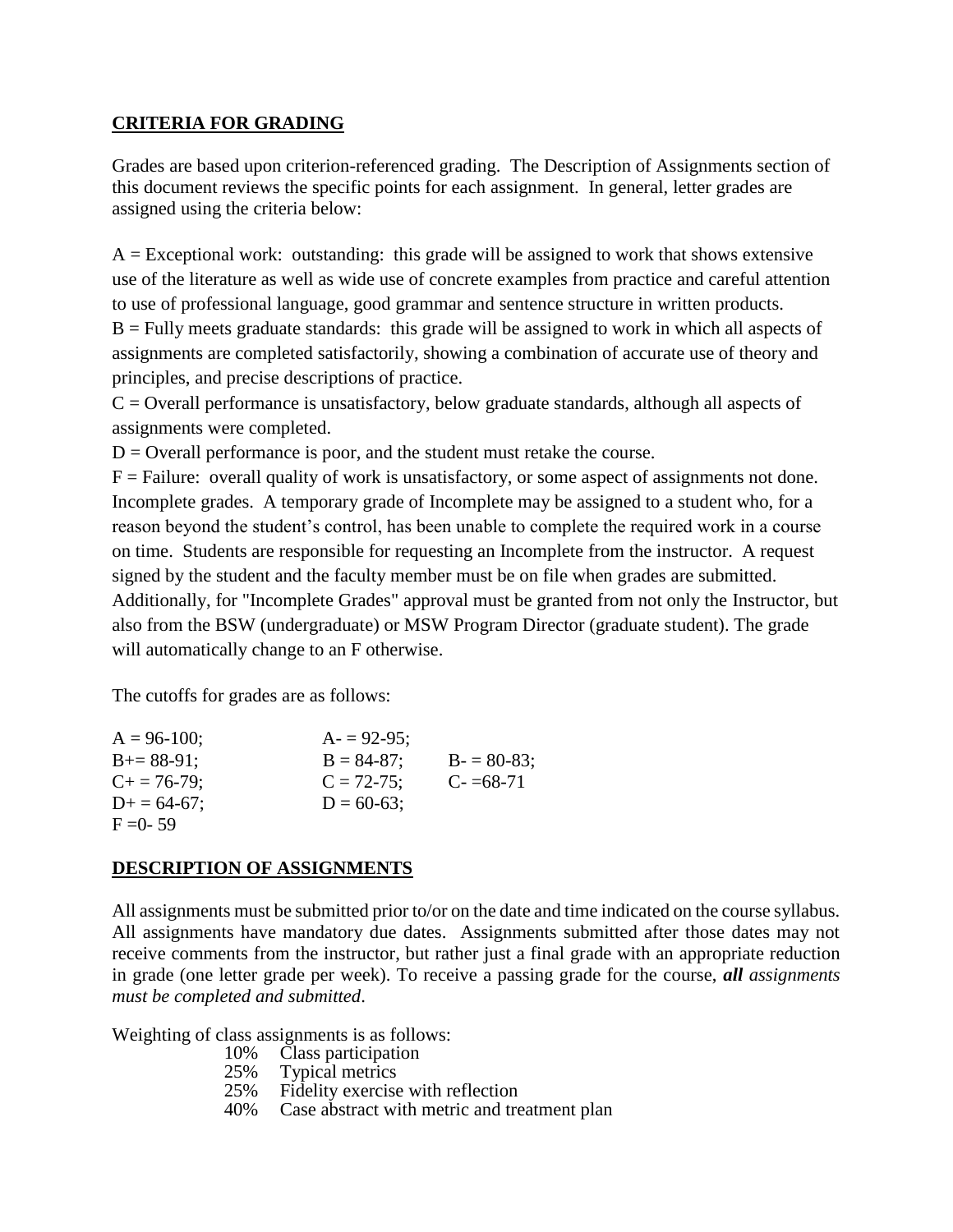#### **Reading assignments**

All reading assignments are listed in the "Course Schedule." It is expected that students will come to class having read the materials and are prepared to discuss them.

### REQUIRED TEXT:

Perry, B.D. & Szalavitz, M. (2017). *The boy who was raised as a dog: And other stories from a child psychiatrist's notebook—what traumatized children can teach us about loss, love and healing* (3rd ed.)*.* New York: Basic Books.

### *Full-text online*

All required readings for this course are available via login to the NMT online training site at nmt.childtrauma.org.

#### **Description of Assignments**

- 1. **Class participation and discussion contribution.** See above.
- **2. Completion of two "typical" NMT metrics.** As part of learning the Neurosequential Model of Therapeutics, students will be given access to a "metric" tool that assesses clients' historical and current relational environments, exposure to trauma, and neurodevelopment. Students will complete two of these metrics on typically developing individuals and submit the reports that are generated by completion of the metrics to the instructor. **Due September 24.**
- **3. Fidelity exercise.** Students will complete a metric on a case abstract indicated by the instructor. Students will then compare their metric scoring to an official template, and listen to a discussion of scoring rationale. Following this, students will write a  $\sim$ 2 page reflection on their learning in this process, with consideration given to each section of the metric. **Materials distributed October 1 and October 8; Due October 15.**
- **4. Case abstract.** Students will complete a case abstract (see Sakai for outline) and metric. Students will then write a brief case conceptualization applying key NMT concepts (2-3 pages), and generate a formal treatment plan for a client/client system, with rationale of how NMT treatment planning principles have been applied (see form on Sakai). **Abstract due day of in-class presentation; conceptualization, metric and treatment plan due December 3.**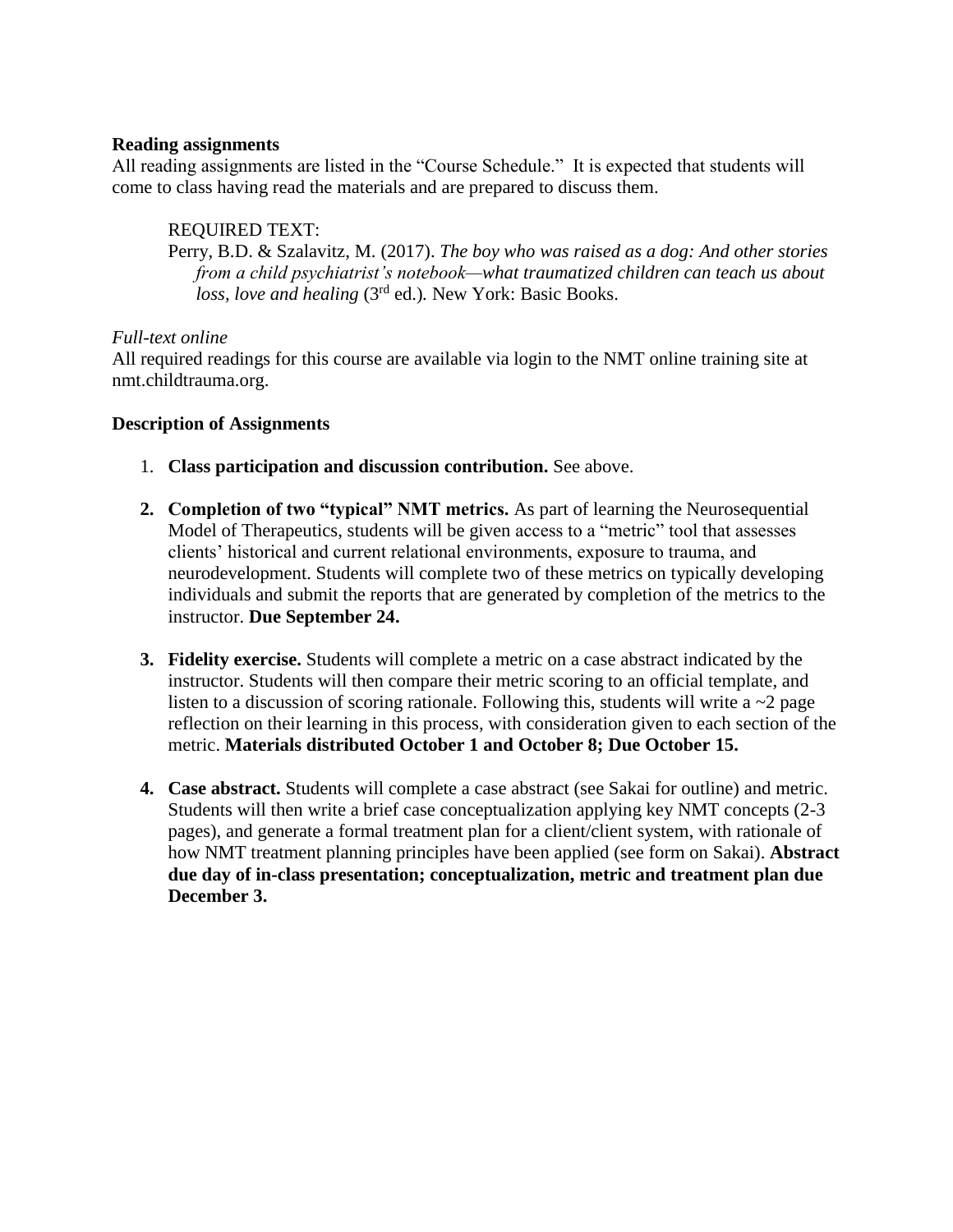# **COURSE SCHEDULE**

| Class 1 |                                              |                                                                                                                                                                                                                                                                                                                                                                |
|---------|----------------------------------------------|----------------------------------------------------------------------------------------------------------------------------------------------------------------------------------------------------------------------------------------------------------------------------------------------------------------------------------------------------------------|
| 8/27    | Topics                                       | Orientation to course<br>$\bullet$<br>Neuroscience in social work practice<br>Models of translational neuroscience                                                                                                                                                                                                                                             |
|         | Required<br>readings                         | Saxe, G.N., Ellis, B.H., & Brown, A.D. (2016). Survival circuits: How<br>traumatic stress is about survival-in-the-moment. Collaborative<br>treatment of traumatized children and teens (2 <sup>nd</sup> ed., pp. 31-44). New<br>York: The Guilford Press.                                                                                                     |
|         |                                              | Cozolino, L.J. & Santos, E.N. (2014). Why we need therapy—and<br>why it works: A neuroscientific perspective. Smith College Studies in<br>Social Work, 84(2-3), 157-177.                                                                                                                                                                                       |
|         |                                              | D'Andrea, W., Ford, J., Stolbach, B., Spinazzola, J. & van der Kolk,<br>B. (2012). Understanding interpersonal trauma in children: Why we<br>need a developmentally appropriate trauma diagnosis. American<br>Journal of Orthopsychiatry, 82(2), 187-200.                                                                                                      |
|         |                                              | Geller, S.M. & Porges, S.W. (2014). Therapeutic presence:<br>Neurophysiological mechanisms mediating feeling safe in therapeutic<br>relationships. Journal of Psychotherapy Integration, 24(3), 178-192.                                                                                                                                                       |
|         | Webinars and<br>recorded case<br>discussions | Porges, S. (2012). Understanding polyvagal theory: Emotion<br>attachment and self-regulation [Video recording]. New York:<br>Psychotherapy networker. Retrived from:<br>http://search.alexanderstreet.com.flagship.luc.edu/view/work/2287050                                                                                                                   |
|         |                                              | Siegel, D.J. (2012). Why neuroscience matters: Concrete strategies for<br>your practice, Interpersonal Neurobiology in the consulting room.<br>[Video recording]. Washington, D.C.: Psychotherapy Networker.<br>Retrieved from:<br>http://flagship.luc.edu/login?url=https://search.alexanderstreet.com/<br>View/work/bibiolographic_entity video_work 2285425 |
|         |                                              | Van der Kolk, B. (2015, May 22). The body keeps the score: Brain,<br>mind, and body in the healing of trauma. Retrieved from:<br>https://www.youtube.com/watch?v=53RX2ESIqsM                                                                                                                                                                                   |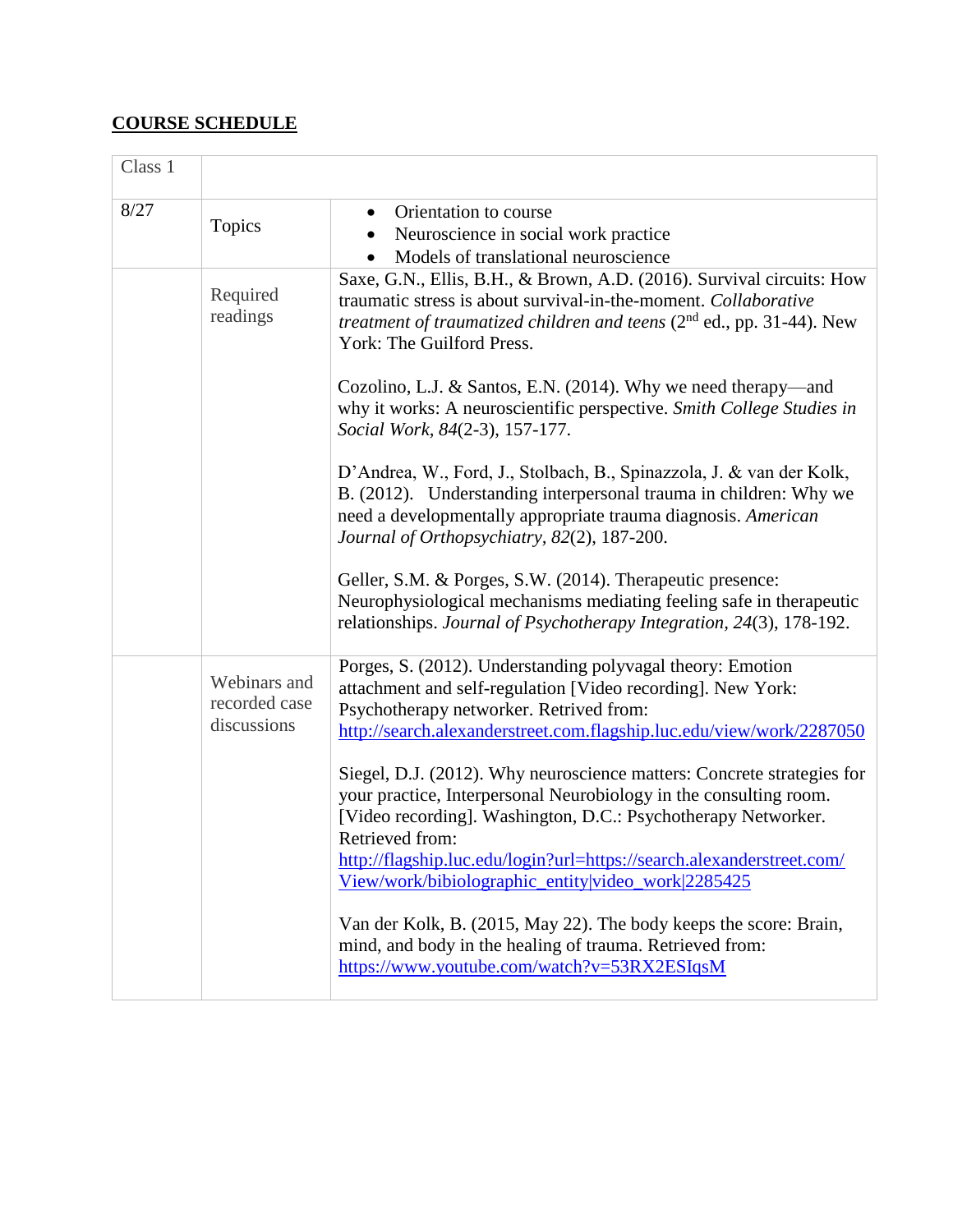| Class 2         |                                              |                                                                                                                                                                                                                                                                                                                                                                                                                                                                                                                                                                                |
|-----------------|----------------------------------------------|--------------------------------------------------------------------------------------------------------------------------------------------------------------------------------------------------------------------------------------------------------------------------------------------------------------------------------------------------------------------------------------------------------------------------------------------------------------------------------------------------------------------------------------------------------------------------------|
| 9/3<br>Module 1 | Topics                                       | Principles of brain organization and function<br>Introduction to NMT metrics                                                                                                                                                                                                                                                                                                                                                                                                                                                                                                   |
|                 | Required<br>readings                         | The Boy Who was Raised as a $Dog$ – Chapters 1-3 & commentary<br>Perry, B.D., Pollard, R., Blakely, T., Baker, W., & Vigilante, D.<br>(1995). Childhood trauma, the neurobiology of adaptation and 'use-<br>dependent' development of the brain: How "states" become "traits".<br>Infant Mental Health Journal, 16(4), 271-291.                                                                                                                                                                                                                                                |
|                 |                                              | Perry, B.D. (2019) The Neurosequential Model: A developmentally-<br>sensitive, neuroscience-informed approach to clinical problem<br>solving. In. J. Mitchell, J. Tucci and E. Tronick (Eds.) The handbook<br>of therapeutic child care: Evidence-informed approaches to working<br>with traumatized children in foster, relative and adoptive care.<br>London: Jessica Kingsley.                                                                                                                                                                                              |
|                 | Recommended<br>readings                      | MacKinnon, L. (2012). The Neurosequential Model of Therapeutics:<br>An interview with Bruce Perry. The Australian & New Zealand<br>Journal of Family Therapy, 33(3), 210-218. doi:10.1017/aft.2012.26<br>Perry, B.D. (2004). The amazing human brain. Understanding<br>traumatized and maltreated children: The core concepts. Child<br>Trauma Academy – DVD Series 1, Educator's Package.<br>Perry, B.D. (2004). How the brain develops. Understanding<br>traumatized and maltreated children: The core concepts. Child<br>Trauma Academy - DVD Series 1, Educator's Package. |
|                 | Webinars and<br>recorded case<br>discussions | NMT Certification Series - Introduction to NMT #1 (AU series)<br>NMT Certification Series – Introduction to the NMT #2 (Winter 2012)<br>Series)<br>Child Trauma Academy. (2013, September 6). Seven slide series: The<br>human brain. Retrieved from:<br>https://www.youtube.com/watch?v=uOsgDkeH52o                                                                                                                                                                                                                                                                           |

| Class 3            |        |                                                                                                                                                       |
|--------------------|--------|-------------------------------------------------------------------------------------------------------------------------------------------------------|
| 9/10<br>Module $2$ | Topics | • Patterns of stress activation<br>• Stress response heterogeneity $-$ sensitization and tolerance<br>• Differential impact of neglect on development |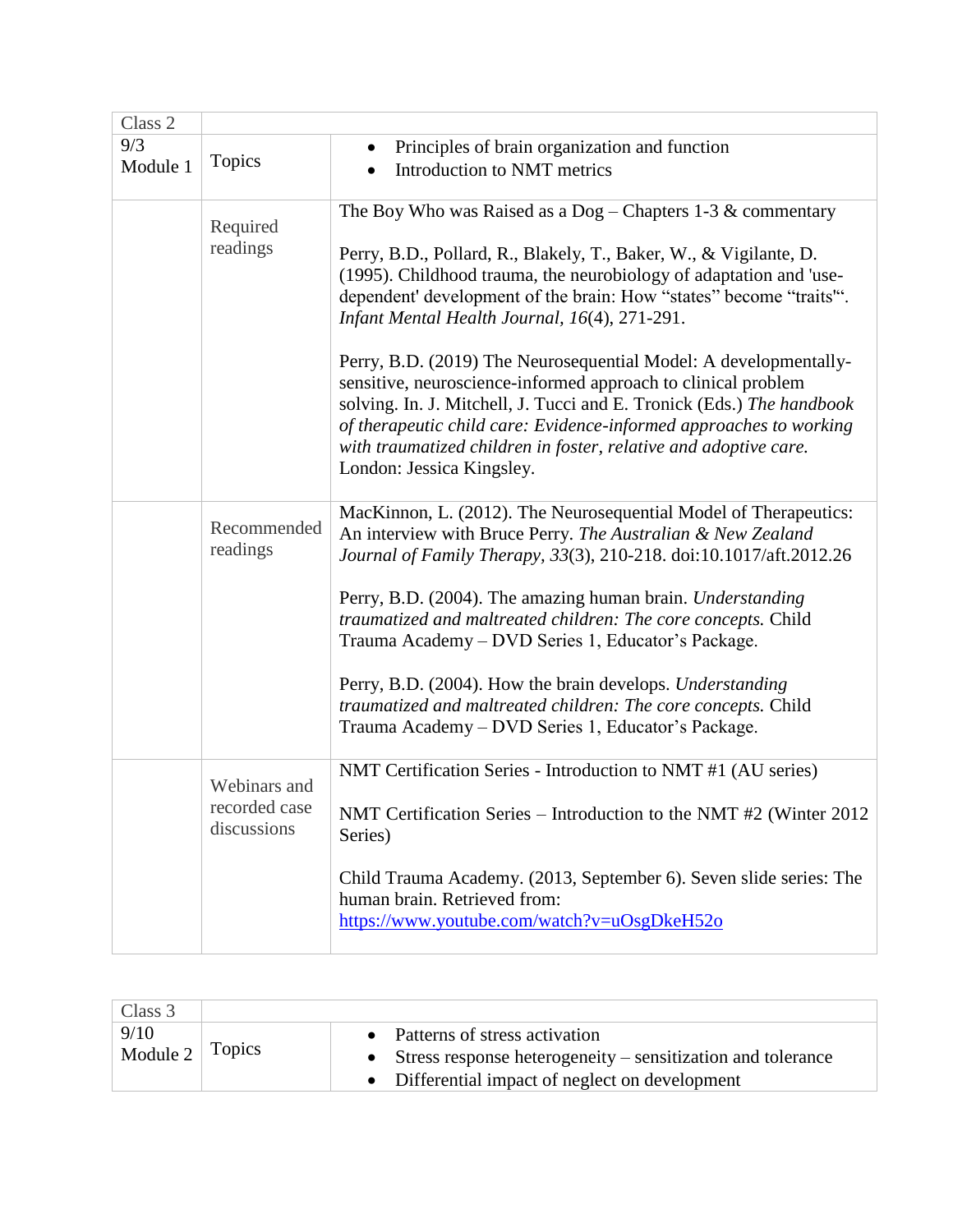| Required                     | The Boy Who was Raised as a $Dog$ – Chapters 4-7 & commentary                                                                                                                                                                                                                             |
|------------------------------|-------------------------------------------------------------------------------------------------------------------------------------------------------------------------------------------------------------------------------------------------------------------------------------------|
| readings                     | Perry, B.D., Hambrick, E. & Perry, R.D. (2016). A<br>neurodevelopmental perspective and clinical challenges. In R. Fong<br>and R. McCoy (Eds.), Transracial and intercountry adoptions:<br>Cultural guidance for professionals (pp. 126-153). New York, NY:<br>Columbia University Press. |
| Recommended<br>readings      | Perry, B.D. (2006) The Neurosequential Model of Therapeutics:<br>Applying principles of neuroscience to clinical work with traumatized<br>and maltreated children. In N.B. Webb (Ed.), Working with<br>traumatized youth in child welfare (pp. 27-52). New York: The<br>Guilford Press.   |
|                              | Perry, B.D. & Pollard, R. (1998). Homeostasis, stress, trauma, and<br>adaptation: a neurodevelopmental view of childhood trauma. Child<br>and Adolescent Psychiatric Clinics of North America, 7(1), 33-51.                                                                               |
|                              | Perry, B.D. (2017). The intimacy barrier. NMT Ten Tip Series.<br>Houston, TX: CTA Press                                                                                                                                                                                                   |
| Webinars and                 | NMT Certification Series – Introduction to the NMT Metrics                                                                                                                                                                                                                                |
| recorded case<br>discussions | NMT Certification Series - Phase 1 Core Certification Series: Session<br>1: NMT Overview, dissociation, intimacy barrier                                                                                                                                                                  |
|                              | Child Trauma Academy. (2013, December 31). Seven slide series:<br>Threat response patterns. Retrieved from<br>https://www.youtube.com/watch?v=sr-OXkk3i8E                                                                                                                                 |
|                              | <i>Recommended:</i> Video series 3.1: The neurodevelopmental lens<br>(streaming account).                                                                                                                                                                                                 |

| Class 4  |               |                                                                       |
|----------|---------------|-----------------------------------------------------------------------|
| 9/17     |               | State-dependent functioning<br>$\bullet$                              |
| Module 3 | <b>Topics</b> | • Trauma and stress-related alterations in physiological,             |
|          |               | behavioral, social and cognitive symptoms                             |
|          |               | The Boy Who Was Raised as a $Dog$ – Chapters 8-10 & commentary        |
|          | Required      |                                                                       |
|          | readings      | Perry, B.D. (2008). Child maltreatment: The role of abuse and neglect |
|          |               | in developmental psychopathology. In T.P. Beauchaine & S.P.           |
|          |               | Hinshaw (Eds.) Textbook of child and adolescent psychopathology,      |
|          |               | (pp. 93-128). New York: Wiley.                                        |
|          |               |                                                                       |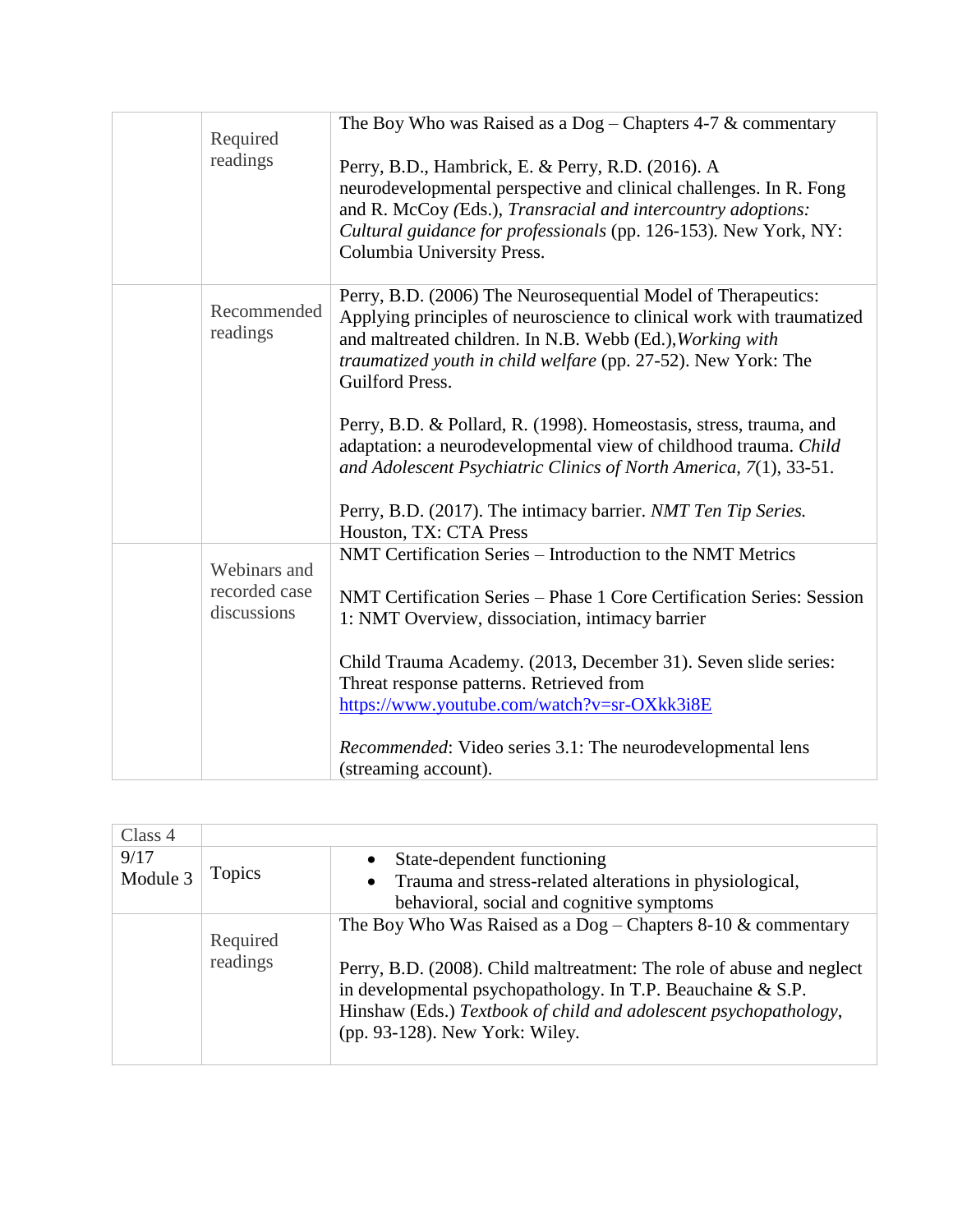| Recommended<br>readings                      | Perry, B.D. & Dobson, C. (2013) Application of the Neurosequential<br>Model (NMT) in maltreated children. In J. Ford $& C$ . Courtois (Eds.)<br>Treating complex traumatic stress disorders in children and<br><i>adolescents</i> (pp. 249-260). New York: The Guilford Press.           |
|----------------------------------------------|------------------------------------------------------------------------------------------------------------------------------------------------------------------------------------------------------------------------------------------------------------------------------------------|
|                                              | Perry, B.D. (2017). Understanding hyperarousal. The Ten Tip Series.<br>Houston, TX: The CTA Press.                                                                                                                                                                                       |
|                                              | Perry, B.D. (2004). Living and working with traumatized children.<br>Understanding traumatized and maltreated children: The core<br>concepts. Child Trauma Academy - DVD Series 1, Educator's<br>Package.                                                                                |
|                                              | Perry, B.D. (2004). Violence and childhood. Understanding<br>traumatized and maltreated children: The core concepts. Child<br>Trauma Academy – DVD Series 1, Educator's Package.                                                                                                         |
| Webinars and<br>recorded case<br>discussions | NMT Certification Series – Phase 1 Core Certification Series: Session<br>2: Severe early abuse $\&$ relational templates<br>Child Trauma Academy. (2014, February 27). Seven slide series:<br>State-dependent functioning. Retrieved from<br>https://www.youtube.com/watch?v=1uCn7VX6BPQ |
|                                              |                                                                                                                                                                                                                                                                                          |

| Class 5          |                         |                                                                                                                                                                                                                                                  |
|------------------|-------------------------|--------------------------------------------------------------------------------------------------------------------------------------------------------------------------------------------------------------------------------------------------|
| 9/24<br>Module 4 | <b>Topics</b>           | Attachment and bonding<br>$\bullet$<br>Relationally-mediated buffering of stress and trauma<br>$\bullet$<br>Internal relational templates<br>$\bullet$                                                                                           |
|                  | Required<br>readings    | The Boy Who Was Raised as a Dog - Chapters 11-12, Group leader<br>comments, & commentary                                                                                                                                                         |
|                  |                         | Perry, B.D. (2017). Trauma and stress-related disorders. In T.P.<br>Beauchaine & S.P. Hinshaw (Eds.) Textbook of child and adolescent<br><i>psychopathology</i> , (Eds) (pp.683-705). New York: Wiley.                                           |
|                  |                         | Sori, C.F. & Schnur, S. (2013) Integrating a Neurosequential approach<br>in the treatment of traumatized children: An interview with Eliana Gil,<br>Part II. The Family Journal: Counseling and Therapy for<br>Couples and Families, 22(2), 1-8. |
|                  | Recommended<br>readings | Ludy-Dobson, C. & Perry, B.D. (2010). The role of healthy relational<br>interactions in buffering the impact of childhood trauma. In E. Gil<br>(Ed.) Working with children to heal interpersonal trauma (pp 26-44).<br>New York: Guilford Press. |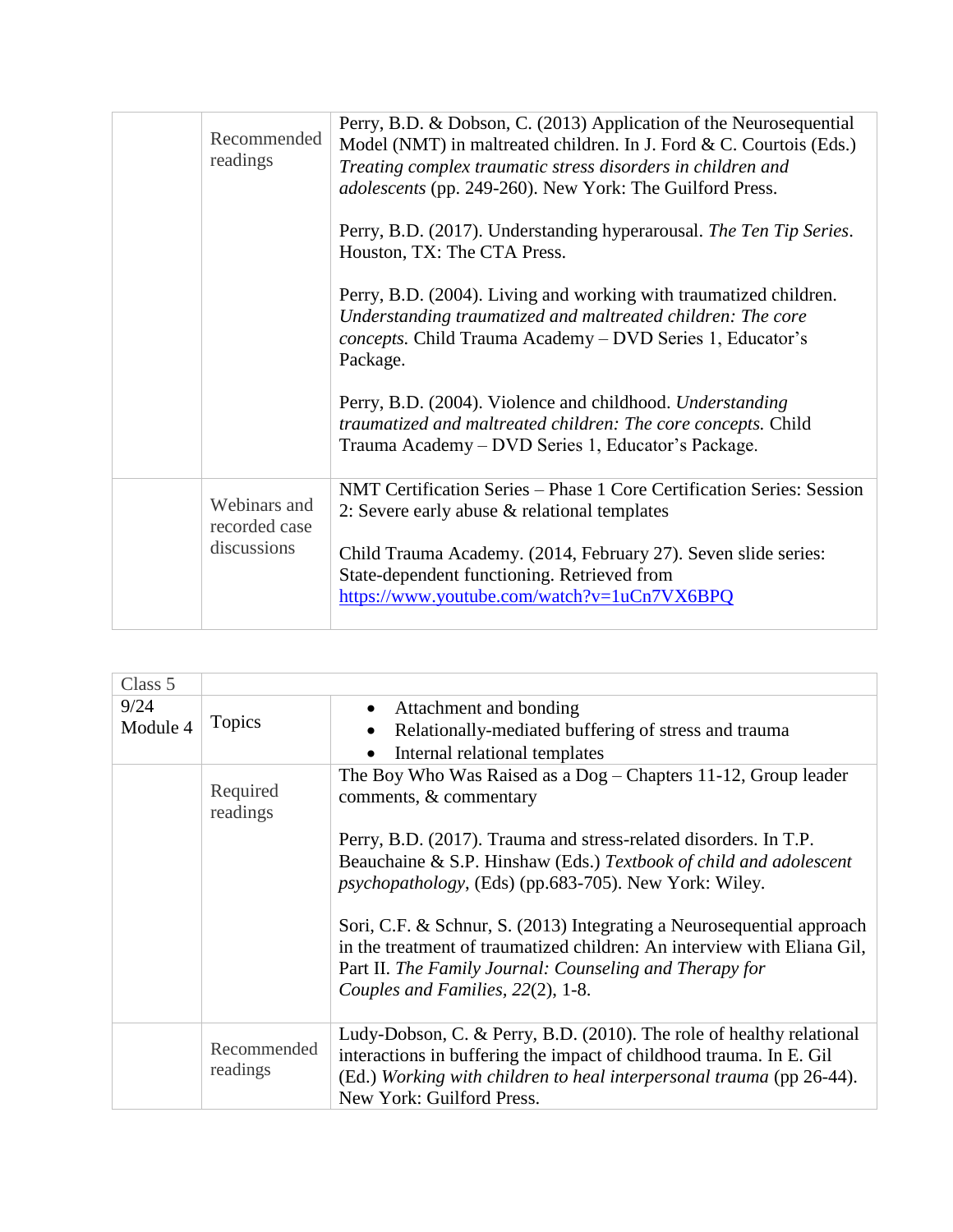| Webinars and<br>recorded case | NMT Certification Series - Phase 1 Core Certification Series: Session<br>3: Dissociation and hyperarousal                                                                                                                                                        |
|-------------------------------|------------------------------------------------------------------------------------------------------------------------------------------------------------------------------------------------------------------------------------------------------------------|
| discussions                   | Chicago Humanities Festival (2014, December 11). Bruce D. Perry:<br>Social and emotional development in early childhood. Retrieved from<br>https://www.youtube.com/watch?v=vkJwFRAwDNE&list=PLxILd8<br>$\frac{1}{2}$ Aa788 it jv Fa3I8Li Y x v-nq 1D & index = 5 |
|                               | <i>Recommended:</i> Video series 3.2: The response to threat and Video<br>series 3.3: Memory and processing (streaming account).                                                                                                                                 |

| Class 6 |                      |                                                                                                                                                                           |
|---------|----------------------|---------------------------------------------------------------------------------------------------------------------------------------------------------------------------|
| 10/1    |                      | Consolidation, reflection and integration<br>$\bullet$                                                                                                                    |
|         | <b>Topics</b>        | Practice Fidelity exercise (in class)<br>$\bullet$                                                                                                                        |
|         | Required<br>readings | Materials for in-class Fidelity exercise                                                                                                                                  |
|         | Webinars etc.        | In-class Fidelity Q&A session                                                                                                                                             |
|         |                      | Perry, B.D. (2015) Understanding Maltreated Children: Focus on<br>Caregiving (Western Australia HHS). Retrieved from:<br>https://vimeo.com/neurosequential (2.5 hr video) |

| Class 7  |                         |                                                                                                                                                                                                          |
|----------|-------------------------|----------------------------------------------------------------------------------------------------------------------------------------------------------------------------------------------------------|
| 10/15    |                         | Relational neurobiology<br>$\bullet$                                                                                                                                                                     |
| Module 5 | <b>Topics</b>           | Trauma, risk and resilience<br>$\bullet$                                                                                                                                                                 |
|          |                         | Trauma-informed systems of care<br>$\bullet$                                                                                                                                                             |
|          | Required<br>readings    | Perry, B.D. (1997). Incubated in terror: Neurodevelopmental factors in<br>the 'cycle of violence'. In J. Osofsky (Ed.), A violent society (pp. 124-<br>148). New York: The Guildford Press.              |
|          |                         | Perry, B.D. (2001). Bonding and attachment in maltreated children:<br>Consequences of emotional neglect in childhood. Child Trauma<br>Academy: Houston, TX.                                              |
|          |                         | Ungar, M. & Perry, B.D. (2012). Trauma and resilience. In R. Alaggia<br>& C. Vine (Eds.), Cruel but Not Unusual: Violence in Canadian<br><i>families</i> (pp. 119-143). Waterloo, CA: WLU Press.         |
|          | Recommended<br>readings | Hambrick, E.P., Brawner, T.W., Perry, B.D., Brandt, K., Hofmeister,<br>C. & Collins, J.O. (2018). Beyond the ACE score: Examining<br>relationships between timing of developmental adversity, relational |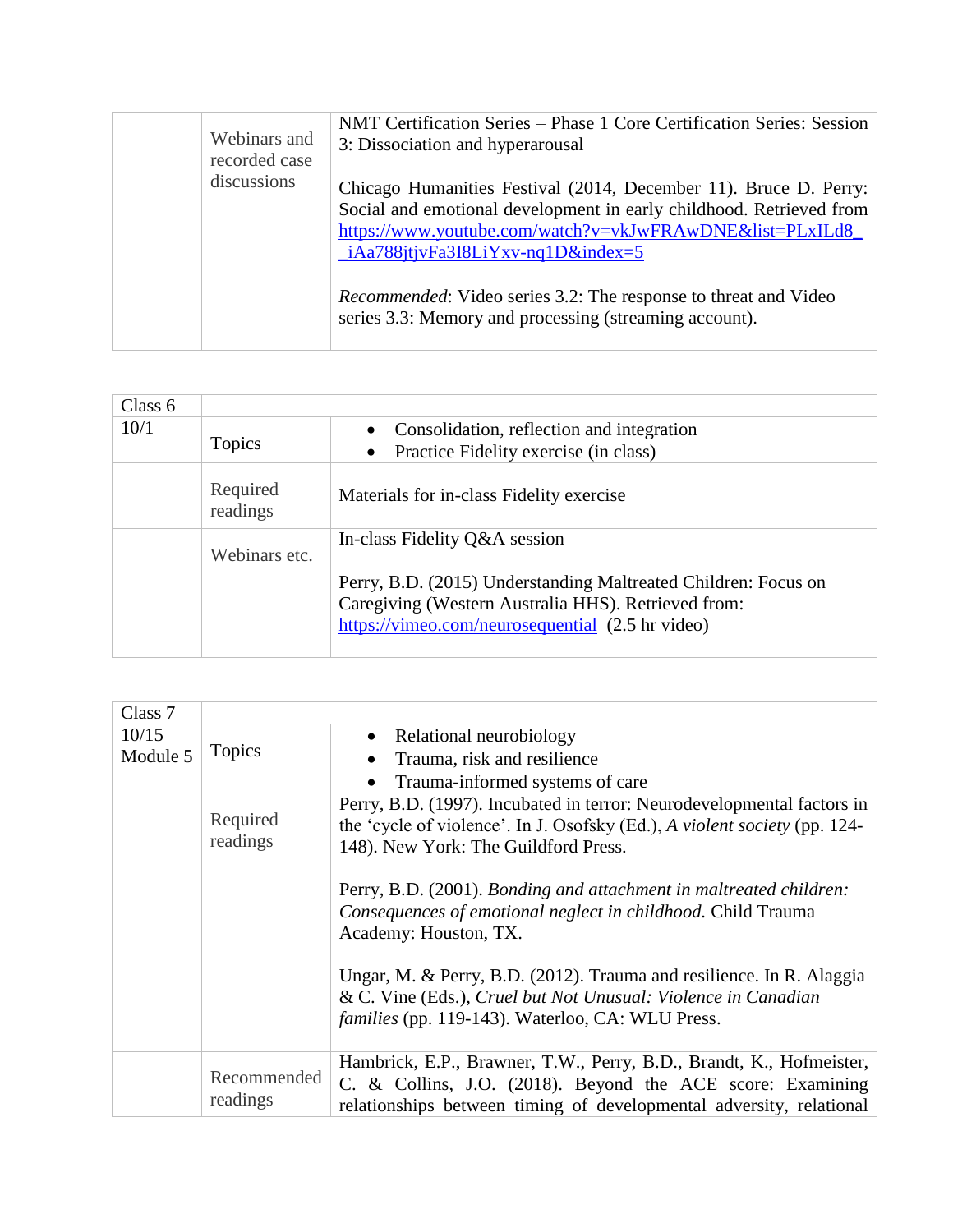|                                              | health and developmental outcomes in children. Archives of Psychiatric<br>Nursing, 33(3), 238-247.<br>Zarnegar, Z., Hambrick, E., Perry, B.D., Azen, S. & Peterson, A.<br>(2016). Clinical improvements in adopted children with Fetal Alcohol<br>Spectrum Disorders through neurodevelopmentally informed clinical<br>interventions: A pilot study. Clinical Child Psychology and<br>Psychiatry, 1-17. doi: 10.1177/1359104516636438 |
|----------------------------------------------|---------------------------------------------------------------------------------------------------------------------------------------------------------------------------------------------------------------------------------------------------------------------------------------------------------------------------------------------------------------------------------------------------------------------------------------|
| Webinars and<br>recorded case<br>discussions | NMT Certification Series – Phase 1 Core Certification Series: Session<br>$4: FAST+$<br>Maxime, F.M. (2019, December 7). WiseGirl: Dr. Bruce Perry,<br>Neuroscientist & Child Trauma Expert [Podcast]. Retrieved from:<br>https://www.youtube.com/watch?v=Odom2J9wprg<br><i>Recommended:</i> Video series 3.4: Neurosociology: Relational<br>neurobiology (streaming account).                                                         |

| Class 8  |                         |                                                                                                                                                                                                                                                                                                                                                                               |
|----------|-------------------------|-------------------------------------------------------------------------------------------------------------------------------------------------------------------------------------------------------------------------------------------------------------------------------------------------------------------------------------------------------------------------------|
| 10/22    |                         | Neuroplasticity<br>$\bullet$                                                                                                                                                                                                                                                                                                                                                  |
| Module 6 | <b>Topics</b>           | Stress and resilience                                                                                                                                                                                                                                                                                                                                                         |
|          |                         | Timing of trauma and its impact on development                                                                                                                                                                                                                                                                                                                                |
|          |                         | Clinical manifestations of early trauma                                                                                                                                                                                                                                                                                                                                       |
|          | Required                | Born for Love: Chapter 13                                                                                                                                                                                                                                                                                                                                                     |
|          | readings                | Jackson, A., Frederico, M., Cox, A. & Black, C. (2019). The treatment<br>of trauma: The Neurosequential Model and "Take Two." In B.<br>Hupertz. (Ed.) Approaches to psychic Trauma: Theory and practice<br>(pp. 423-456). London: The Rowman & Littlefield Publishing Group,<br>Inc.                                                                                          |
|          | Recommended<br>readings | Perry, B.D. (2001) The neuroarcheology of childhood maltreatment:<br>the neurodevelopmental costs of adverse childhood events. In K.<br>Franey, R. Geffner & R. Falconer (Eds.), The cost of maltreatment:<br>Who pays? We all do (pp. 15-37). San Diego: Family Violence and<br>Sexual Assault Institute.<br>Perry, B.D. (2014) The Neurosequential Model of Therapeutics in |
|          |                         | young children. In K. Brandt, B.D. Perry, S. Seligman & E. Tronick<br>(Eds.), Infant and early childhood mental health: Core concepts and<br>clinical practice (pp. 21-54). Washington DC: American Psychiatric<br>Press.                                                                                                                                                     |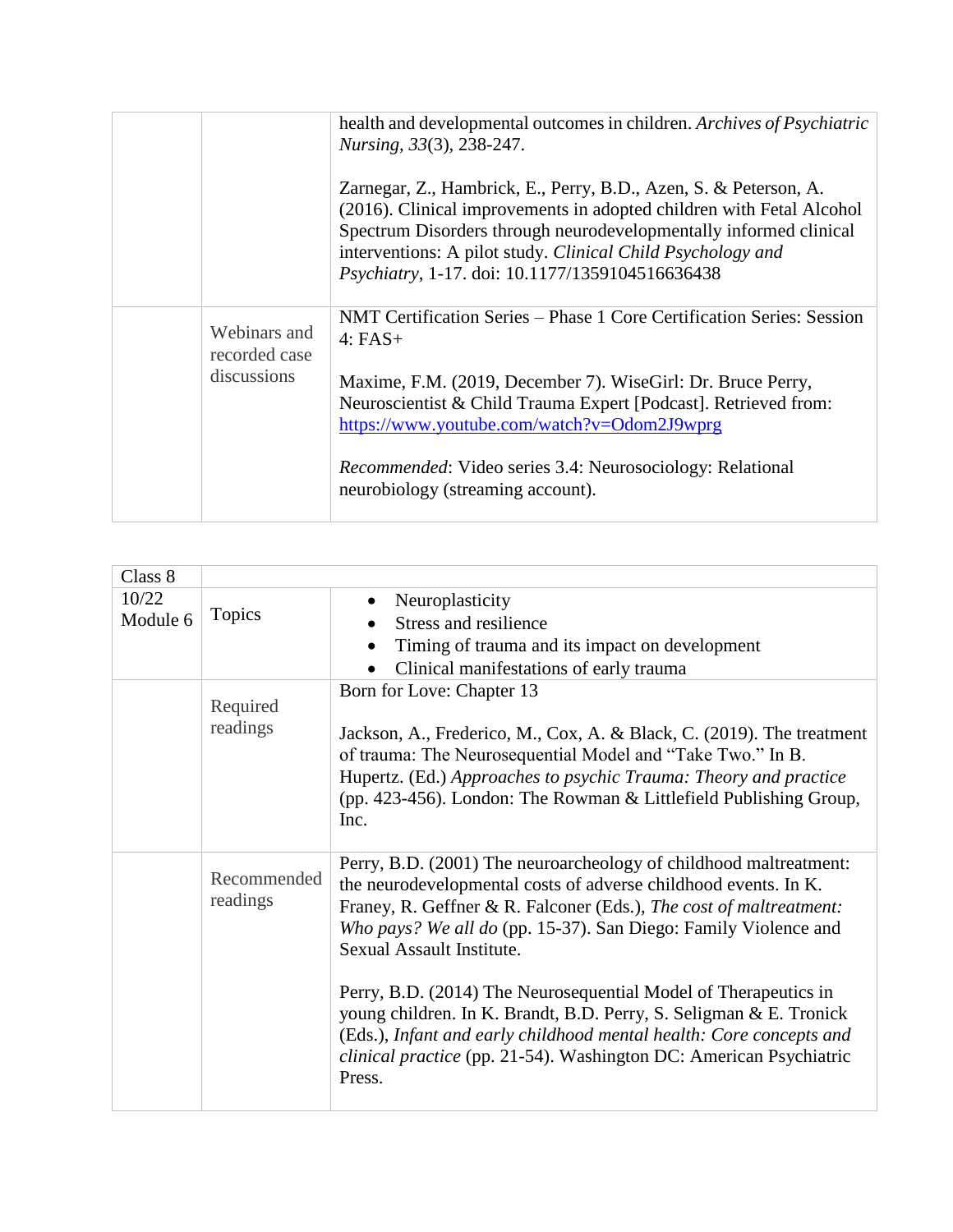| Webinars and<br>recorded case | NMT Certification Series – Phase 1 Core Certification Series: Session<br>5: Reconstruction of Dev Hx                                                                           |
|-------------------------------|--------------------------------------------------------------------------------------------------------------------------------------------------------------------------------|
| discussions                   | Child Trauma Academy (2014, July 4). Wild child: The story of feral<br>children. Retrieved from https://www.youtube.com/watch?v=cym<br>Zq1VblU0&list=FLf4ZUgIXyxRcUNLuhim A5mA |
|                               | 60 Minutes with Oprah Winfrey (2018) Childhood trauma<br>https://www.cbsnews.com/news/oprah-winfrey-treating-<br>childhoodtrauma/                                              |
|                               | <i>Recommended:</i> Video series 3.5: Neglect (streaming account).                                                                                                             |

| Class 9           |                               |                                                                                                                                                                                                                                                                                                                                 |
|-------------------|-------------------------------|---------------------------------------------------------------------------------------------------------------------------------------------------------------------------------------------------------------------------------------------------------------------------------------------------------------------------------|
| 10/29<br>Module 7 | <b>Topics</b>                 | Neurobiology of relationship, reward and regulation<br>$\bullet$<br>Role of bonding and attachment in shaping neural networks<br>Grief and loss in children                                                                                                                                                                     |
|                   | Required<br>readings          | Beeghly, M., Perry, B.D., & Tronic, E. (2016). Self-regulatory<br>processes in early development. In. S. Maltzman (Ed.) The Oxford<br>handbook of treatment processes and outcomes in psychology.<br>https://doi.org/10.1093/oxfordhb/9780199739134.013.3<br>Mohr, W. K., Martin, A., Olson, J.N, Pumariega, A.J., & Branca, N. |
|                   |                               | (2009). Beyond point and level systems: Moving toward child-<br>centered programming. American Journal of Orthopsychiatry, 79, 8-<br>18. https://doi.org/10.1037/a0015375                                                                                                                                                       |
|                   |                               | Perry, B.D. & Rosenfelt, J.L. (2013). The child's loss: Death, grief<br>and mourning. Child Trauma Academy - CTA Parent and Caregiver<br><b>Education Series.</b>                                                                                                                                                               |
|                   | Recommended<br>readings       | Hambrick, E.P., Brawner, T.W. & Perry, B.D. (2018) Examining<br>developmental adversity and connectedness in child welfare-involved<br>children. Children Australia, 43(2), 105-115.                                                                                                                                            |
|                   |                               | Supin, J. (November, 2016). The long shadow: Bruce Perry on the<br>lingering effects of childhood trauma. The Sun.                                                                                                                                                                                                              |
|                   | Webinars and<br>recorded case | NMT Certification Series - Phase 1 Core Certification Series: Session<br>6: Sexual abuse $&$ failed adoption                                                                                                                                                                                                                    |
|                   | discussions                   | Child Trauma Academy (2010, April 22). Emotional deprivation in<br>infancy: Study by Rene A. Spitz 1952. Retrieved from<br>https://www.youtube.com/watch?v=VvdOe10vrs4&list                                                                                                                                                     |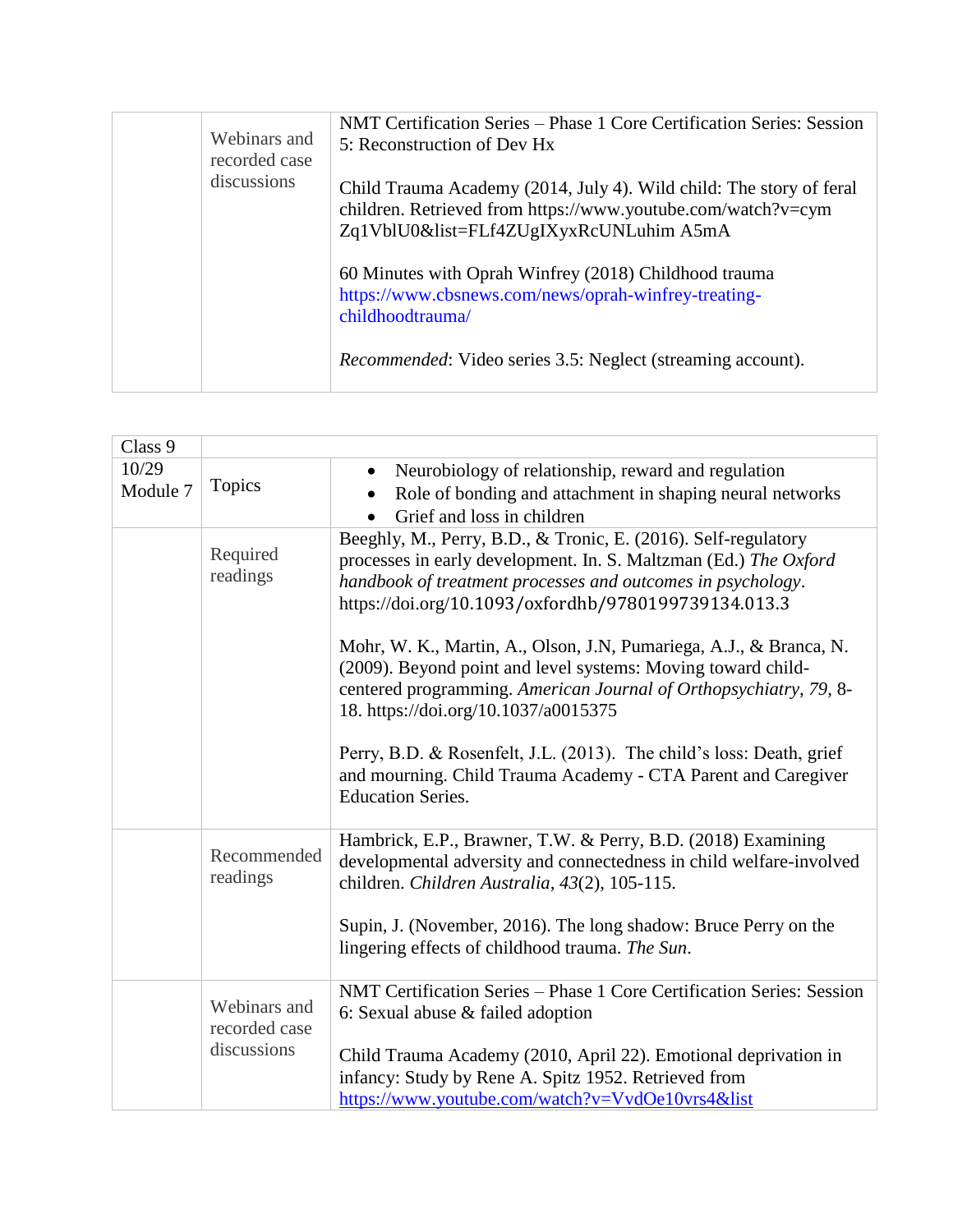|  | <i>Recommended:</i> Video series 3.6: NMT principles (streaming account). |
|--|---------------------------------------------------------------------------|
|  |                                                                           |

| Class 10 |                      |                                             |
|----------|----------------------|---------------------------------------------|
| 11/5     | <b>Topics</b>        | • Consolidation, reflection and integration |
|          | Required<br>readings | None – catch up on missed material.         |
|          | Webinars etc.        | None – catch up on missed material.         |

| Class 11 |                                              |                                                                                                                                                                                                                                                                    |
|----------|----------------------------------------------|--------------------------------------------------------------------------------------------------------------------------------------------------------------------------------------------------------------------------------------------------------------------|
| 11/12    |                                              | Traumatic memory                                                                                                                                                                                                                                                   |
| Module 8 | <b>Topics</b>                                | Sensitization and tolerance                                                                                                                                                                                                                                        |
|          |                                              | Secondary trauma                                                                                                                                                                                                                                                   |
|          | Required<br>readings                         | Perry, B.D. (2002) Perry, B.D. The neurodevelopmental impact of<br>violence in childhood. In D. Schetky and E.P. Benedek (Eds.)<br>Textbook of Child and Adolescent Forensic Psychiatry (pp. 221-238).<br>Washington, D.C.: American Psychiatric Press, Inc.       |
|          |                                              | Perry, B.D. & Hambrick, E. (2008). The Neurosequential Model of<br>Therapeutics. Reclaiming children and youth, 17(3), 39-43.                                                                                                                                      |
|          | Recommended<br>readings                      | Perry, B.D. (2014). The cost of caring: Understanding and preventing<br>secondary traumatic stress when working with traumatized and<br>maltreated children. Child Trauma Academy Professional Series.<br>Houston, TX: Child Trauma Academy.                       |
|          |                                              | Perry, B.D. (1999). Memories of fear: How the brain stores and<br>retrieves physiologic states, feeling, behaviors, and thoughts from<br>traumatic events. In J.M. Goodwin & R. Attias (Eds.), Images of the<br>body in trauma (pp. 26-47). New York: Basic Books. |
|          | Webinars and<br>recorded case<br>discussions | Phase I Core Certification Series – Session 7: Severe neglect and<br>institutionalization                                                                                                                                                                          |
|          |                                              | National Council for Behavioral Health (2015, May 15). Born for<br>love: Why empathy is endangered – and essential. Retrieved from:<br>https://www.youtube.com/watch?v=M6kDeBaJi0M                                                                                 |
|          |                                              | Recommended: Video series 3.7: Clinical application of the NMT and<br>3.8 Questions and answers (streaming account).                                                                                                                                               |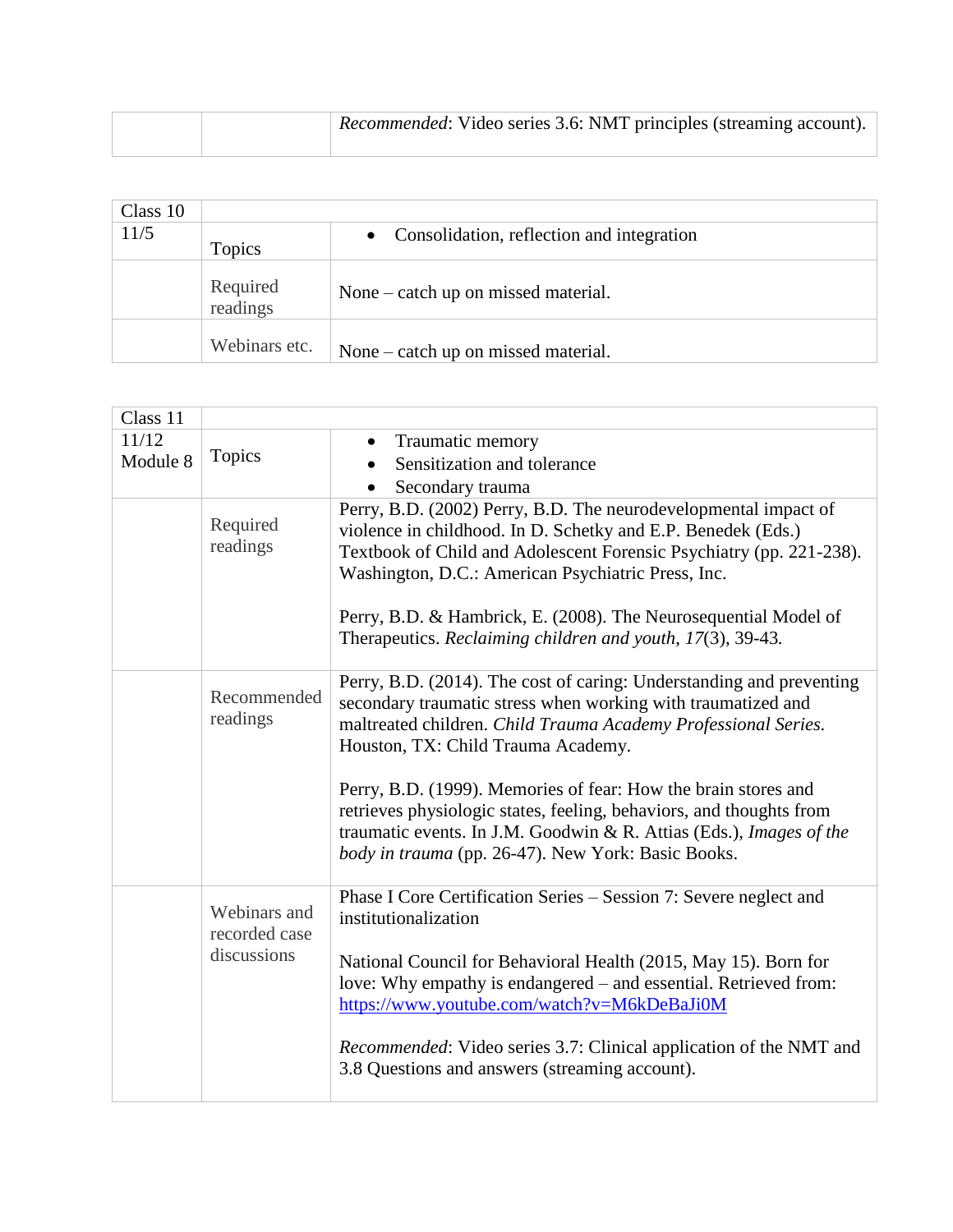| Class 12 |                                              |                                                                                                                                                                                                                                                                                                                                                                                                                                                                                                                                                                                                                                                                                                                                                                                        |
|----------|----------------------------------------------|----------------------------------------------------------------------------------------------------------------------------------------------------------------------------------------------------------------------------------------------------------------------------------------------------------------------------------------------------------------------------------------------------------------------------------------------------------------------------------------------------------------------------------------------------------------------------------------------------------------------------------------------------------------------------------------------------------------------------------------------------------------------------------------|
| 11/19    |                                              | Intergenerational and cultural trauma<br>$\bullet$                                                                                                                                                                                                                                                                                                                                                                                                                                                                                                                                                                                                                                                                                                                                     |
| Module 9 | <b>Topics</b>                                | Shared trauma and state-dependent functioning                                                                                                                                                                                                                                                                                                                                                                                                                                                                                                                                                                                                                                                                                                                                          |
|          | Required<br>readings                         | Perry, B.D. & Jackson, A.L. (2018). Trauma-informed leadership. In<br>M. Frederico, M. Long, & N. Cameron, Leadership in child and<br>family practice, pp. 125-141. New York, NY: Routledge.                                                                                                                                                                                                                                                                                                                                                                                                                                                                                                                                                                                           |
|          |                                              | Perry, B.D. & Welch, L. (2002). Testifying in juvenile and family<br>court: Preparing for depositions, hearings and trials. Interdisciplinary<br>Education Series. Houston: CTA Press.                                                                                                                                                                                                                                                                                                                                                                                                                                                                                                                                                                                                 |
|          | Recommended<br>readings                      | Anda, R., Felitti, V., Walker, J. Whitfield, C., Brenner, D., Perry, B.<br>Dube, S. & Giles, W. (2006). The enduring effects of childhood abuse<br>and related experiences: A convergence of the evidence from<br>neurobiology and epidemiology. European Archives of Psychiatry and<br>Clinical Neuroscience, 25(6), 174-186.                                                                                                                                                                                                                                                                                                                                                                                                                                                         |
|          | Webinars and<br>recorded case<br>discussions | Phase I Core Certification Series - Session 8: Dissociation, reward<br>dysfunction, and relational poverty.<br>Child Trauma Academy (2012, January 9). First impressions:<br>Exposure to violence and a child's developing brain. Retrieved from<br>https://www.youtube.com/watch?v=O4zP50tEad0&list<br>Recommended: University of Notre Dame Shaw Center for Children<br>and Families (2014, September 28). The impact of trauma on the<br>developing child. Talk at Child Flourishing Symposium. Retrieved<br>from: https://www.youtube.com/watch?v=2rpfd_H4euU<br>Recommended: Macpherson, G. (Producer). (2017). Interview with<br>Bruce Perry. The Trauma Therapist Podcast [Audio podcast].<br>Retrieved from:<br>https://www.thetraumatherapistproject.com/podcast/bruce-perry/ |

| Class 13 |                      |                                                                                                                                                                                                   |
|----------|----------------------|---------------------------------------------------------------------------------------------------------------------------------------------------------------------------------------------------|
| 11/26    | <b>Topics</b>        | • Translational neuroscience and learning                                                                                                                                                         |
| Module   |                      | • Community and family role in creating a healing environment                                                                                                                                     |
| 10       |                      | Therapy as learning<br>$\bullet$                                                                                                                                                                  |
|          | Required<br>readings | LeDoux, J.E. (2015). Psychotherapy as a learning experience:<br>Suggestions from the neuroscience of learning and memory. Retrieved<br>from https://www.psychologytoday.com/blog/i-got-mind-tell- |
|          |                      | you/201508/psychotherapy-learning-experience                                                                                                                                                      |